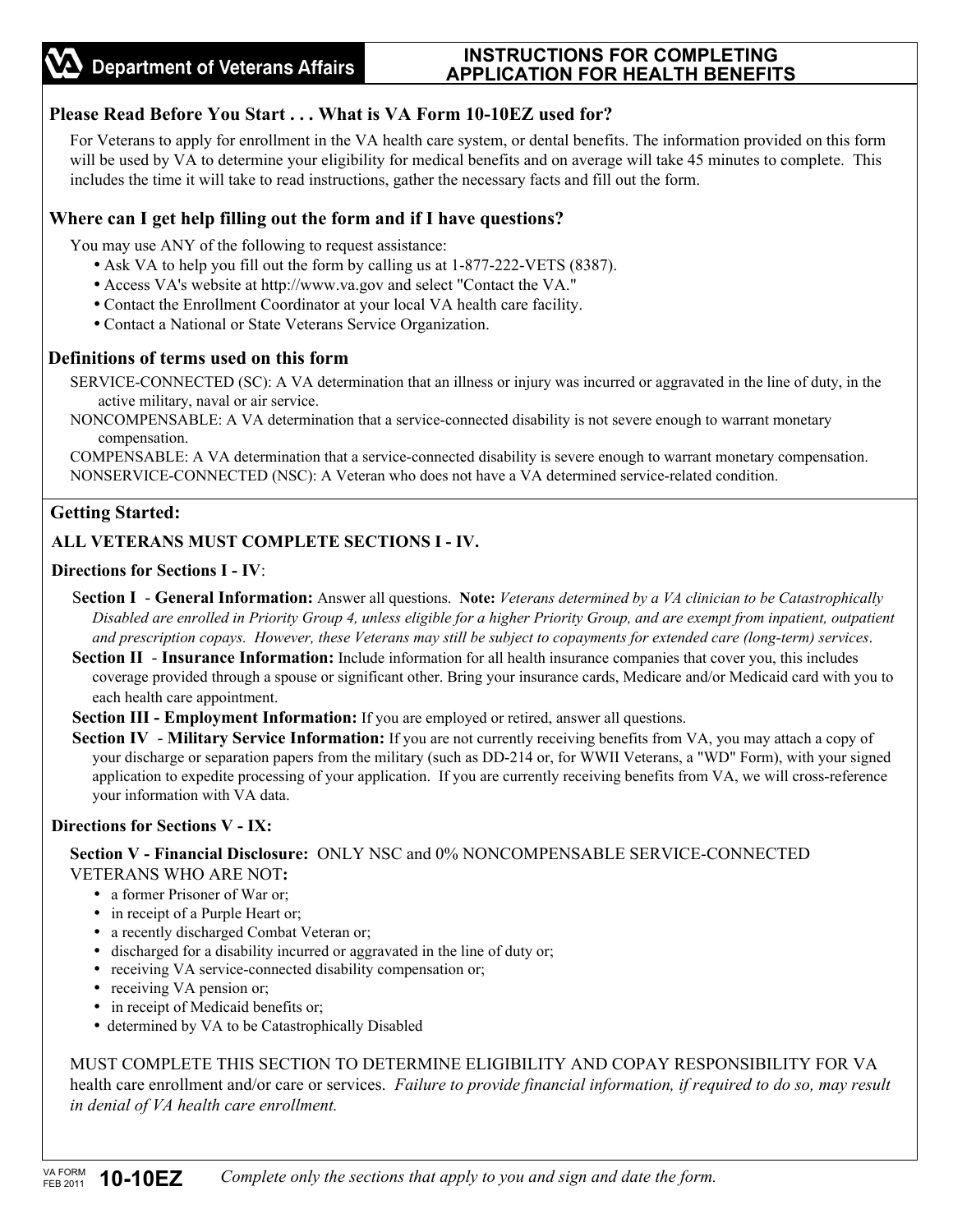# **Continued ...**

**Section VI - Dependent Information:** Your spouse and dependent social security number(s) are required so we can verify their financial and insurance information through a computer-matching program.

#### **Section VII - Previous Calendar Year Gross Annual Income of Veteran, Spouse and Dependent Children:** Answer applicable questions

**Section VIII - Previous Calendar Year Deductible Expenses:** Answer applicable questions **Section IX - Previous Calendar Year Net Worth:** Answer applicable questions

**NOTE:** All other Veterans may wish to provide this financial assessment to determine, **as applicable**, their eligibility for cost-free medication for their NSC conditions, beneficiary travel eligibility and/or waiver of the beneficiary travel deductible requirement.

# **Additional Information for Completing your application ...**

Answer all questions in the appropriate sections. If you need more space to answer a question, attach a sheet of paper to the form containing your name and Social Security Number. If you need more room to respond to a question, write "Continuation of Item" and write the section and question number.

#### **Section II - Insurance Information.**

Include information for all health insurance policies that cover you, this includes coverage that is provided through a spouse or significant other. If you have more than one health insurer, provide this information on a separate sheet of paper and attach to the application. If you have access to a copier, attach a copy of your insurance cards, Medicare card and/or Medicaid card (Medicaid is a federal/state health insurance program for certain low-income people). Bring these cards with you to each health care appointment.

#### **Section IV - Military Service Information.**

If you are not currently receiving benefits from VA, you may attach a copy of your discharge or separation papers from the military (such as DD-214 or, for WWII veterans, a "WD" Form), with your signed application to expedite processing of your application.

If you indicate that you received a Purple Heart Medal, we will check our records for confirmation of your status. If we are unable to confirm your Purple Heart status, we will ask you to provide VA a copy of your DD-214 or other military service records or orders indicating your award. To reduce processing time, you may submit a copy of this documentation with your application.

## **Section V - Financial Disclosure.**

You are not required to disclose your financial information; however, VA is not currently enrolling new applicants who decline to provide their financial information unless they have other qualifying eligibility factors. If a financial assessment is not used to determine your priority for enrollment you may choose not to disclose your information and agree to make co-payments for treatment of your NSC conditions. If a financial assessment is used to determine your eligibility for cost-free medication, travel assistance or waiver of deductible, and you do not disclose your financial information, you may not be eligible for these benefits.

#### **Section VI - Dependent Information - Include the following:**

- Your spouse even if you did not live together, as long as you contributed support last calendar year.
- Your biological children, adopted children, and stepchildren who are unmarried and under the age of 18, or at least 18 but under 23 and attending high school, college or vocational school (full or part-time), or became permanently unable to support themselves before age 18.
- Child support contributions. Contributions can include tuition or clothing payments or payments of medical bills.

# **Section VII - Previous Calendar Year Gross Annual Income of Veteran, Spouse and Dependent Children.**

#### **Report:**

- Gross annual income from employment, except for income from your farm, ranch, property or business. Include your wages, bonuses, tips, severance pay and other accrued benefits and your child's income information if it could have been used to pay your household expenses.
- Net income from your farm, ranch, property, or business.
- Other income amounts, including retirement and pension income, Social Security Retirement and Social Security Disability income, compensation benefits such as VA disability, unemployment, Workers and black lung, cash gifts, interest and dividends, including tax exempt earnings and distributions from Individual Retirement Accounts (IRAs) or annuities.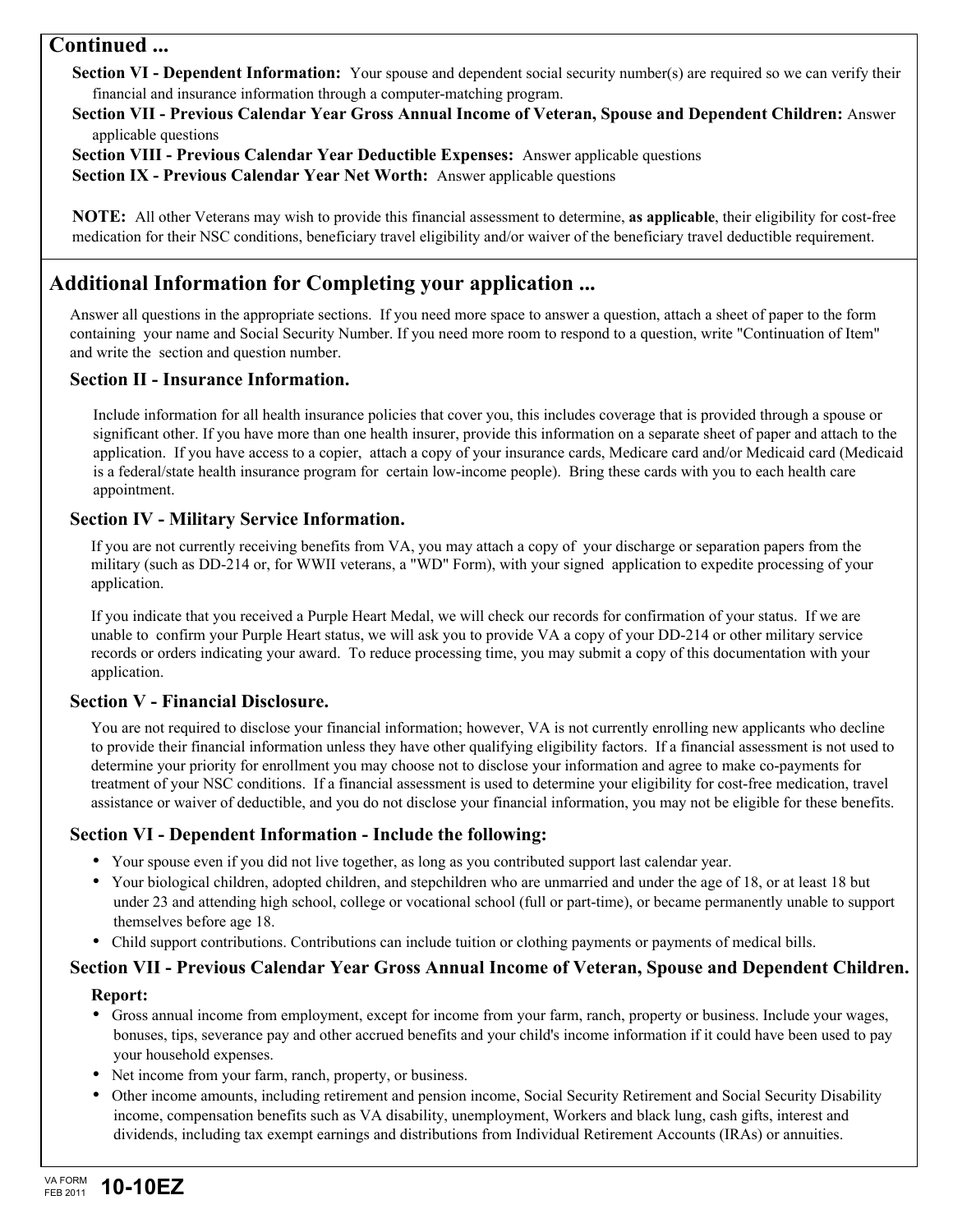# **Continued ...**

#### **Do Not Report:**

Donations from public or private relief, welfare or charitable organizations; Supplemental Security Income (SSI)and need-based payments from a government agency; profit from the occasional sale of property; income tax refunds, reinvested interest on Individual Retirement Accounts (IRAs); scholarships and grants for school attendance; disaster relief payment; reimbursement for casualty loss; loans; Radiation Compensation Exposure Act payments; Agent Orange settlement payments; Alaska Native Claims Settlement Acts Income, payments to foster parent; amounts in joint accounts in banks and similar institutions acquired by reason of death of the other joint owner; Japanese ancestry restitution under Public Law 100-383; cash surrender value of life insurance; lump-sum proceeds of life insurance policy on a Veteran; and payments received under the Medicare transitional assistance program.

#### **Section VIII - Previous Calendar Year Deductible Expenses.**

Report non-reimbursed medical expenses paid by you or your spouse. Include expenses for medical and dental care, drugs, eyeglasses, Medicare, medical insurance premiums and other health care expenses paid by you for dependents and persons for whom you have a legal or moral obligation to support. Do not list expenses if you expect to receive reimbursement from insurance or other sources. Report expenses of last illness and burial expenses, e.g., prepaid burial, paid by the veteran for spouse or dependent(s).

#### **Section IX - Previous Calendar Net Worth.**

Your net worth is the market value of all the interest and rights you have in any kind of property. However net worth does not include your single-family residence and a reasonable lot area surrounding it. It also does not include the personal things you use every day like your vehicle, clothing and furniture.

# **Submitting your application.**

- 1. Read Section X, Paperwork Reduction and Privacy Act Information, Section XI Consent to Copays and Section XII, Assignment of Benefits.
- 2. In Section XII, you or an individual to whom you have delegated your Power of Attorney must sign and date the form. If you sign with an "X", 2 people you know must witness you as you sign. They must sign the form and print their names. If the form is not signed and dated appropriately, VA will return it for you to complete.
- Attach any continuation sheets, a copy of supporting materials and your Power of Attorney documents to your application. 3.

#### **Where do I send my application?**

Mail the original application and supporting materials to your local VA health care facility. You can find the address by calling VA at 1-877-222-VETS (8387), or on the Internet at http://www.va.gov.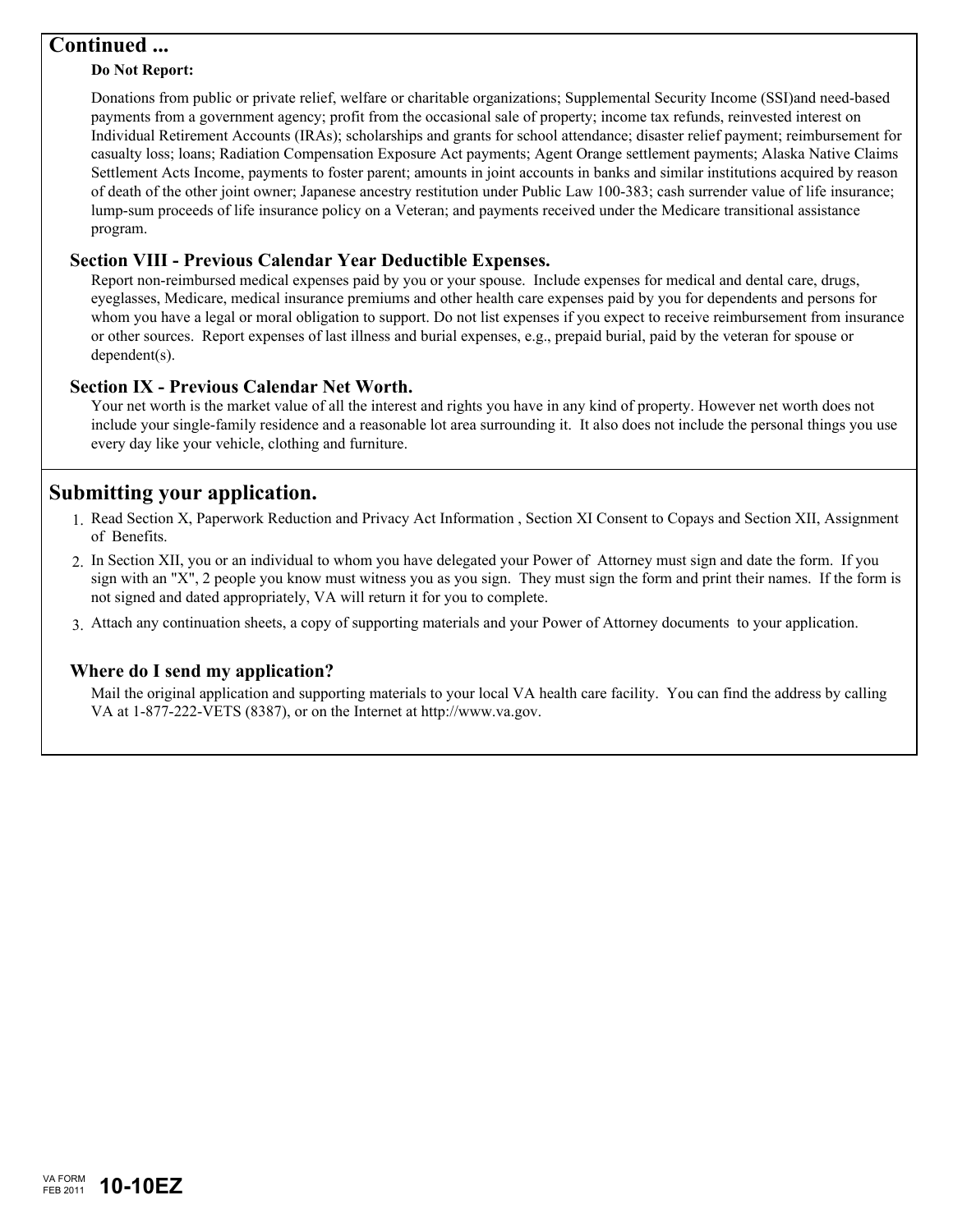| <b>Department of Veterans Affairs</b>                                                                                                                                                           |                    | <b>APPLICATION FOR HEALTH BENEFITS</b>         |                                  |                                                                                                               |                                                                   |                                                                       |                                  |                                                                       |                               |  |                                 |                     |               |
|-------------------------------------------------------------------------------------------------------------------------------------------------------------------------------------------------|--------------------|------------------------------------------------|----------------------------------|---------------------------------------------------------------------------------------------------------------|-------------------------------------------------------------------|-----------------------------------------------------------------------|----------------------------------|-----------------------------------------------------------------------|-------------------------------|--|---------------------------------|---------------------|---------------|
|                                                                                                                                                                                                 |                    |                                                |                                  | <b>SECTION I - GENERAL INFORMATION</b>                                                                        |                                                                   |                                                                       |                                  |                                                                       |                               |  |                                 |                     |               |
| Federal law provides criminal penalties, including a fine and/or imprisonment for up to 5 years, for concealing a material fact<br>or making a materially false statement. (See 18 U.S.C. 1001) |                    |                                                |                                  |                                                                                                               |                                                                   |                                                                       |                                  |                                                                       |                               |  |                                 |                     |               |
| 1. VETERAN'S NAME (Last, First, Middle Name)                                                                                                                                                    |                    |                                                |                                  | 2. OTHER NAMES USED                                                                                           |                                                                   |                                                                       |                                  | 3. MOTHER'S MAIDEN NAME                                               |                               |  |                                 | 4. GENDER<br>I MALE | <b>FEMALE</b> |
| 5. ARE YOU SPANISH, HISPANIC, OR LATINO?                                                                                                                                                        |                    |                                                |                                  | 6. WHAT IS YOUR RACE? (You may check more than one.) (Information is required for statistical purposes only.) |                                                                   |                                                                       |                                  |                                                                       |                               |  |                                 |                     |               |
| I J YES<br>l 1<br><b>NO</b>                                                                                                                                                                     |                    |                                                | AMERICAN INDIAN OR ALASKA NATIVE |                                                                                                               |                                                                   |                                                                       | <b>BLACK OR AFRICAN AMERICAN</b> |                                                                       |                               |  |                                 |                     |               |
| <b>ASIAN</b>                                                                                                                                                                                    |                    |                                                |                                  | $\Box$ WHITE                                                                                                  |                                                                   |                                                                       |                                  | NATIVE HAWAIIAN OR OTHER PACIFIC ISLANDER                             |                               |  |                                 |                     |               |
| 7. SOCIAL SECURITY NUMBER                                                                                                                                                                       | 8. VA CLAIM NUMBER |                                                |                                  |                                                                                                               |                                                                   |                                                                       |                                  |                                                                       | 9. DATE OF BIRTH (mm/dd/yyyy) |  |                                 |                     |               |
| 9A. PLACE OF BIRTH (City and State)                                                                                                                                                             |                    |                                                |                                  |                                                                                                               |                                                                   |                                                                       |                                  | 10. RELIGION                                                          |                               |  |                                 |                     |               |
| 11. PERMANENT ADDRESS (Street)                                                                                                                                                                  |                    |                                                |                                  | 11A. CITY                                                                                                     |                                                                   |                                                                       |                                  | 11B. STATE                                                            |                               |  | 11C. ZIP CODE                   |                     |               |
| 11D. COUNTY                                                                                                                                                                                     |                    | 11E. HOME TELEPHONE NUMBER (Include area code) |                                  |                                                                                                               |                                                                   | 11F. E-MAIL ADDRESS                                                   |                                  |                                                                       |                               |  |                                 |                     |               |
| 11G. CELLULAR TELEPHONE NUMBER (Include area code)                                                                                                                                              |                    |                                                |                                  |                                                                                                               | 12. TYPE OF BENEFIT(S) APPLYING FOR (You may check more than one) |                                                                       |                                  |                                                                       |                               |  |                                 |                     |               |
|                                                                                                                                                                                                 |                    |                                                |                                  |                                                                                                               | <b>ENROLLMENT/HEALTH SERVICES</b>                                 |                                                                       |                                  |                                                                       |                               |  |                                 |                     |               |
|                                                                                                                                                                                                 |                    |                                                |                                  | <b>DENTAL</b>                                                                                                 |                                                                   |                                                                       |                                  |                                                                       |                               |  |                                 |                     |               |
| 13. WHICH VA MEDICAL CENTER OR OUTPATIENT CLINIC DO YOU PREFER?<br>(for listing of facilities visit www.va.gov/directory)                                                                       |                    |                                                |                                  | 14. DO YOU WANT AN APPOINTMENT WITH A VA DOCTOR OR PROVIDER AS SOON                                           |                                                                   | AS ONE BECOMES AVAILABLE?                                             |                                  |                                                                       |                               |  |                                 |                     |               |
|                                                                                                                                                                                                 |                    |                                                |                                  | YES                                                                                                           |                                                                   |                                                                       |                                  | NO I am only enrolling in case I need care in the future.             |                               |  |                                 |                     |               |
| $\mathbf{I}$<br><b>SEPARATED</b><br><b>WIDOWED</b><br>LΙ<br>15. CURRENT MARITAL STATUS (Check one)<br><b>MARRIED</b><br><b>NEVER MARRIED</b><br><b>DIVORCED</b>                                 |                    |                                                |                                  |                                                                                                               |                                                                   |                                                                       | <b>UNKNOWN</b>                   |                                                                       |                               |  |                                 |                     |               |
| 16. NAME, ADDRESS AND RELATIONSHIP OF NEXT OF KIN                                                                                                                                               |                    |                                                |                                  |                                                                                                               |                                                                   |                                                                       |                                  | 16A. NEXT OF KIN'S HOME TELEPHONE NUMBER (Include area code)          |                               |  |                                 |                     |               |
|                                                                                                                                                                                                 |                    |                                                |                                  |                                                                                                               |                                                                   | 16B. NEXT OF KIN'S WORK TELEPHONE NUMBER (Include area code)          |                                  |                                                                       |                               |  |                                 |                     |               |
| 17. NAME, ADDRESS AND RELATIONSHIP OF EMERGENCY CONTACT (if different than 16)                                                                                                                  |                    |                                                |                                  |                                                                                                               |                                                                   | 17A. EMERGENCY CONTACT'S HOME TELEPHONE NUMBER<br>(Include area code) |                                  |                                                                       |                               |  |                                 |                     |               |
|                                                                                                                                                                                                 |                    |                                                |                                  |                                                                                                               |                                                                   |                                                                       |                                  | 17B. EMERGENCY CONTACT'S WORK TELEPHONE NUMBER<br>(Include area code) |                               |  |                                 |                     |               |
|                                                                                                                                                                                                 |                    |                                                |                                  | SECTION II - INSURANCE INFORMATION (Use a separate sheet for additional information)                          |                                                                   |                                                                       |                                  |                                                                       |                               |  |                                 |                     |               |
| 1. ENTER HEALTH INSURANCE COMPANY NAME, ADDRESS AND TELEPHONE NUMBER (include coverage through spouse or other person)                                                                          |                    |                                                |                                  |                                                                                                               |                                                                   |                                                                       |                                  |                                                                       |                               |  |                                 |                     |               |
|                                                                                                                                                                                                 |                    |                                                |                                  |                                                                                                               |                                                                   |                                                                       |                                  |                                                                       |                               |  |                                 |                     |               |
| 2. NAME OF POLICY HOLDER                                                                                                                                                                        | 3. POLICY NUMBER   |                                                |                                  | 4. GROUP CODE                                                                                                 | 5. ARE YOU ELIGIBLE FOR MEDICAID?<br>YES                          |                                                                       |                                  | $\blacksquare$ NO                                                     |                               |  | 5A. EFFECTIVE DATE (mm/dd/yyyy) |                     |               |
| 6 ARE YOU ENROLLED IN MEDICARE HOSPITAL INSURANCE PART A?<br><b>NES</b>                                                                                                                         |                    |                                                |                                  | N                                                                                                             |                                                                   |                                                                       | 6A. EFFECTIVE DATE (mm/dd/yyyy)  |                                                                       |                               |  |                                 |                     |               |
| 7. ARE YOU ENROLLED IN MEDICARE HOSPITAL INSURANCE PART B?<br>$\Box$ YES<br>$ $ NO                                                                                                              |                    |                                                |                                  |                                                                                                               | 7A. EFFECTIVE DATE (mm/dd/yyyy)                                   |                                                                       |                                  |                                                                       |                               |  |                                 |                     |               |
| 8. NAME EXACTLY AS IT APPEARS ON YOUR MEDICARE CARD                                                                                                                                             |                    |                                                |                                  | 9. MEDICARE CLAIM NUMBER                                                                                      |                                                                   |                                                                       |                                  |                                                                       |                               |  |                                 |                     |               |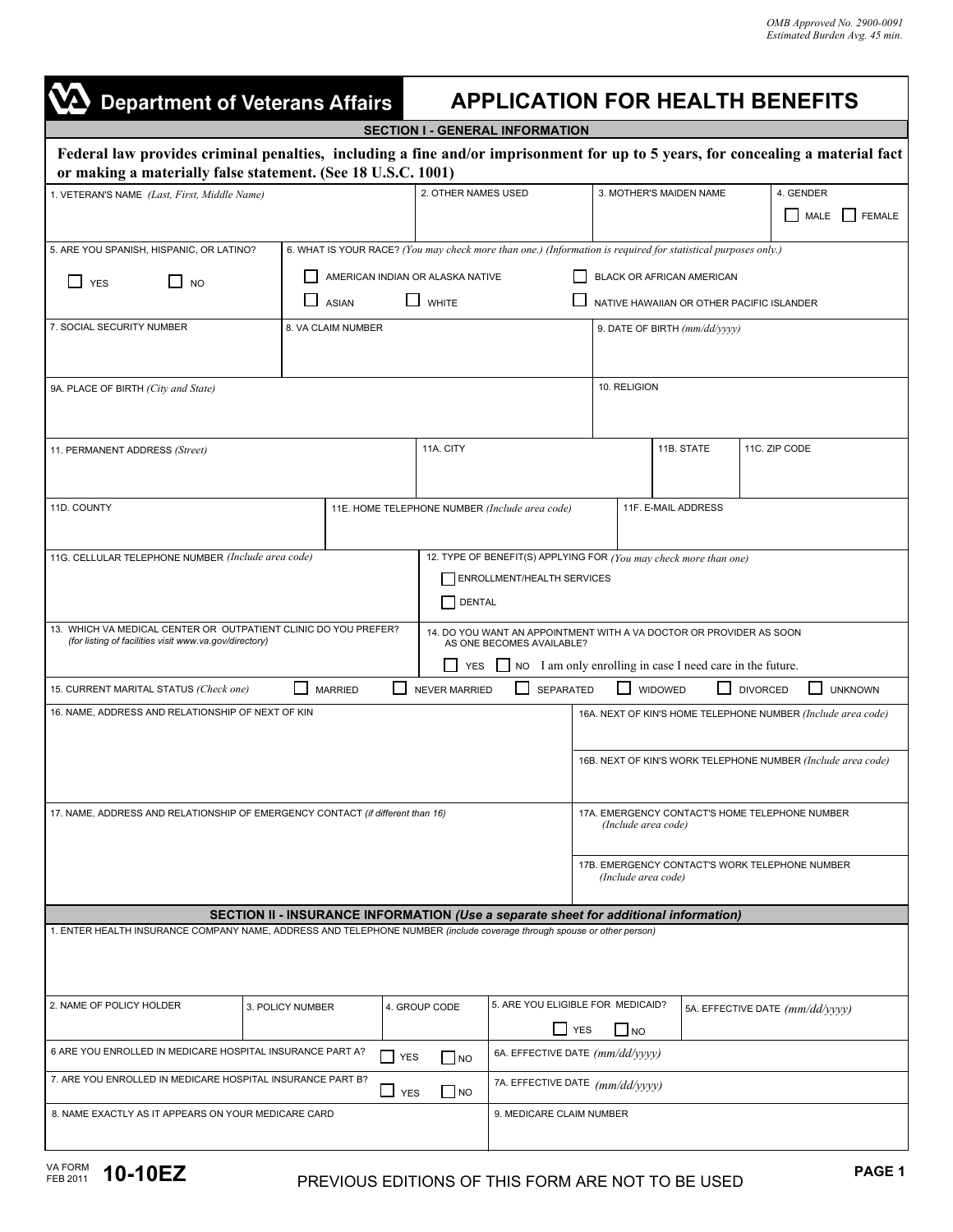| <b>APPLICATION FOR HEALTH BENEFITS, Continued</b>                                                                                                                                                                                                                                                                                                                                                                                                                                                                                                                                                                                                                                                                                                                                                                                                                                                                                                                                                                                                                                                                                                 |                                   |                                    |        | VETERAN'S NAME (Last, First, Middle)                                                                                                                                                                                            |                                                | SOCIAL SECURITY NUMBER      |            |           |  |  |  |
|---------------------------------------------------------------------------------------------------------------------------------------------------------------------------------------------------------------------------------------------------------------------------------------------------------------------------------------------------------------------------------------------------------------------------------------------------------------------------------------------------------------------------------------------------------------------------------------------------------------------------------------------------------------------------------------------------------------------------------------------------------------------------------------------------------------------------------------------------------------------------------------------------------------------------------------------------------------------------------------------------------------------------------------------------------------------------------------------------------------------------------------------------|-----------------------------------|------------------------------------|--------|---------------------------------------------------------------------------------------------------------------------------------------------------------------------------------------------------------------------------------|------------------------------------------------|-----------------------------|------------|-----------|--|--|--|
|                                                                                                                                                                                                                                                                                                                                                                                                                                                                                                                                                                                                                                                                                                                                                                                                                                                                                                                                                                                                                                                                                                                                                   |                                   |                                    |        |                                                                                                                                                                                                                                 |                                                |                             |            |           |  |  |  |
| <b>SECTION III - EMPLOYMENT INFORMATION</b>                                                                                                                                                                                                                                                                                                                                                                                                                                                                                                                                                                                                                                                                                                                                                                                                                                                                                                                                                                                                                                                                                                       |                                   |                                    |        |                                                                                                                                                                                                                                 |                                                |                             |            |           |  |  |  |
| 1. VETERAN'S EMPLOYMENT STATUS<br>(Check one)<br>I FULL TIME<br>If employed or retired,<br><b>FART TIME</b><br>complete item 1A                                                                                                                                                                                                                                                                                                                                                                                                                                                                                                                                                                                                                                                                                                                                                                                                                                                                                                                                                                                                                   | NOT EMPLOYED<br><b>RETIRED</b>    |                                    |        |                                                                                                                                                                                                                                 | 1A. COMPANY NAME, ADDRESS AND TELEPHONE NUMBER |                             |            |           |  |  |  |
|                                                                                                                                                                                                                                                                                                                                                                                                                                                                                                                                                                                                                                                                                                                                                                                                                                                                                                                                                                                                                                                                                                                                                   |                                   | Date of retirement<br>(mm/dd/yyyy) |        |                                                                                                                                                                                                                                 |                                                |                             |            |           |  |  |  |
| 2. SPOUSE'S EMPLOYMENT<br>STATUS (Check one)<br>$\Box$ FULL TIME $\Box$ NOT EMPLOYED<br>If employed or retired,                                                                                                                                                                                                                                                                                                                                                                                                                                                                                                                                                                                                                                                                                                                                                                                                                                                                                                                                                                                                                                   |                                   |                                    |        |                                                                                                                                                                                                                                 | 2A. COMPANY NAME, ADDRESS AND TELEPHONE NUMBER |                             |            |           |  |  |  |
| $\Box$ part time $\Box$ retired<br>complete item 2A                                                                                                                                                                                                                                                                                                                                                                                                                                                                                                                                                                                                                                                                                                                                                                                                                                                                                                                                                                                                                                                                                               |                                   | Date of retirement<br>(mm/dd/yyyy) |        |                                                                                                                                                                                                                                 |                                                |                             |            |           |  |  |  |
|                                                                                                                                                                                                                                                                                                                                                                                                                                                                                                                                                                                                                                                                                                                                                                                                                                                                                                                                                                                                                                                                                                                                                   |                                   |                                    |        | SECTION IV - MILITARY SERVICE INFORMATION                                                                                                                                                                                       |                                                |                             |            |           |  |  |  |
| 1. LAST BRANCH OF SERVICE                                                                                                                                                                                                                                                                                                                                                                                                                                                                                                                                                                                                                                                                                                                                                                                                                                                                                                                                                                                                                                                                                                                         | 1A. LAST ENTRY DATE               |                                    |        | 1B. LAST DISCHARGE DATE                                                                                                                                                                                                         | 1C. DISCHARGE TYPE                             | 1D. MILITARY SERVICE NUMBER |            |           |  |  |  |
| 2. CHECK YES OR NO                                                                                                                                                                                                                                                                                                                                                                                                                                                                                                                                                                                                                                                                                                                                                                                                                                                                                                                                                                                                                                                                                                                                |                                   | <b>YES</b>                         | NO     |                                                                                                                                                                                                                                 |                                                |                             | <b>YES</b> | <b>NO</b> |  |  |  |
| A. ARE YOU A PURPLE HEART AWARD RECIPIENT?                                                                                                                                                                                                                                                                                                                                                                                                                                                                                                                                                                                                                                                                                                                                                                                                                                                                                                                                                                                                                                                                                                        |                                   | $\Box$                             | □      | E. DID YOU SERVE IN SW ASIA DURING THE GULF WAR BETWEEN<br>AUGUST 2, 1990 AND NOVEMBER 11, 1998?                                                                                                                                | $\sim$                                         | $\Box$                      |            |           |  |  |  |
| B. ARE YOU A FORMER PRISONER OF WAR?                                                                                                                                                                                                                                                                                                                                                                                                                                                                                                                                                                                                                                                                                                                                                                                                                                                                                                                                                                                                                                                                                                              |                                   | П                                  | □      | F. DID YOU SERVE IN VIETNAM BETWEEN JANUARY 9, 1962 AND<br>MAY 7, 1975?                                                                                                                                                         |                                                | $\Box$                      | $\Box$     |           |  |  |  |
| C. DID YOU SERVE IN COMBAT AFTER 11/11/1998?                                                                                                                                                                                                                                                                                                                                                                                                                                                                                                                                                                                                                                                                                                                                                                                                                                                                                                                                                                                                                                                                                                      |                                   | $\Box$                             | $\Box$ | G. WERE YOU EXPOSED TO RADIATION WHILE IN THE MILITARY?                                                                                                                                                                         |                                                | $\Box$                      | $\Box$     |           |  |  |  |
| D. WAS YOUR DISCHARGE FROM MILITARY FOR A DISABILITY INCURRED<br>OR AGGRAVATED IN THE LINE OF DUTY?                                                                                                                                                                                                                                                                                                                                                                                                                                                                                                                                                                                                                                                                                                                                                                                                                                                                                                                                                                                                                                               |                                   | $\Box$                             | $\Box$ | H. DID YOU RECEIVE NOSE AND THROAT RADIUM TREATMENTS<br>WHILE IN THE MILITARY?                                                                                                                                                  | $\mathcal{L}$                                  | $\Box$                      |            |           |  |  |  |
| D1. ARE YOU RECEIVING DISABILITY RETIREMENT PAY INSTEAD OF<br>VA COMPENSATION?                                                                                                                                                                                                                                                                                                                                                                                                                                                                                                                                                                                                                                                                                                                                                                                                                                                                                                                                                                                                                                                                    |                                   | $\Box$                             | П      | I. DO YOU HAVE A SPINAL CORD INJURY?                                                                                                                                                                                            | $\mathsf{L}$                                   | П                           |            |           |  |  |  |
|                                                                                                                                                                                                                                                                                                                                                                                                                                                                                                                                                                                                                                                                                                                                                                                                                                                                                                                                                                                                                                                                                                                                                   |                                   |                                    |        | <b>SECTION V - FINANCIAL DISCLOSURE</b>                                                                                                                                                                                         |                                                |                             |            |           |  |  |  |
| factors. Recent Combat Veterans are eligible for enrollment without disclosing their financial information but like other<br>Veterans may provide it to establish their eligibility for travel assistance, cost-free medication and/or medical care for services<br>unrelated to military experience.<br>$\Box$ No, I do not wish to provide financial information in Sections VI through IX. I understand that VA is not enrolling new<br>applicants who do not provide this information and who do not have other qualifying eligibility factors [i.e., a former Prisoner of<br>War; in receipt of a Purple Heart; a recently discharged Combat Veteran (e.g., OEF/OIF/OND who were discharged within the<br>past 5 years); discharged for a disability incurred or aggravated in the line of duty; receiving VA service-connected disability<br>compensation; receiving VA pension; or in receipt of Medicaid benefits.] Sign and date the form in Section XII.<br>$\Box$ Yes, I will provide my household financial information for last calendar year. Complete applicable sections VI through IX.<br>Sign and date the form in Section XII. |                                   |                                    |        |                                                                                                                                                                                                                                 |                                                |                             |            |           |  |  |  |
| SECTION VI - DEPENDENT INFORMATION (Use a separate sheet for additional dependents)                                                                                                                                                                                                                                                                                                                                                                                                                                                                                                                                                                                                                                                                                                                                                                                                                                                                                                                                                                                                                                                               |                                   |                                    |        |                                                                                                                                                                                                                                 |                                                |                             |            |           |  |  |  |
| 1. SPOUSE'S NAME (Last, First, Middle Name)                                                                                                                                                                                                                                                                                                                                                                                                                                                                                                                                                                                                                                                                                                                                                                                                                                                                                                                                                                                                                                                                                                       |                                   |                                    |        | 2. CHILD'S NAME (Last, First, Middle Name)                                                                                                                                                                                      |                                                |                             |            |           |  |  |  |
| 1A. SPOUSE'S MAIDEN NAME OR OTHER NAMES USED                                                                                                                                                                                                                                                                                                                                                                                                                                                                                                                                                                                                                                                                                                                                                                                                                                                                                                                                                                                                                                                                                                      |                                   |                                    |        | 2A. CHILD'S RELATIONSHIP TO YOU (Check one)                                                                                                                                                                                     |                                                |                             |            |           |  |  |  |
|                                                                                                                                                                                                                                                                                                                                                                                                                                                                                                                                                                                                                                                                                                                                                                                                                                                                                                                                                                                                                                                                                                                                                   |                                   |                                    |        | Son<br>Stepson<br>$\neg$ Daughter<br>Stepdaughter<br>П                                                                                                                                                                          |                                                |                             |            |           |  |  |  |
| 1B. SPOUSE'S SOCIAL SECURITY NUMBER                                                                                                                                                                                                                                                                                                                                                                                                                                                                                                                                                                                                                                                                                                                                                                                                                                                                                                                                                                                                                                                                                                               |                                   |                                    |        | 2B. CHILD'S SOCIAL SECURITY NUMBER<br>2C. DATE CHILD BECAME YOUR DEPENDENT<br>(mm/dd/yyyy)                                                                                                                                      |                                                |                             |            |           |  |  |  |
| 1C. SPOUSE'S DATE OF BIRTH (mm/dd/yyyy)                                                                                                                                                                                                                                                                                                                                                                                                                                                                                                                                                                                                                                                                                                                                                                                                                                                                                                                                                                                                                                                                                                           | 1D. DATE OF MARRIAGE (mm/dd/yyyy) |                                    |        |                                                                                                                                                                                                                                 | 2D. CHILD'S DATE OF BIRTH (mm/dd/yyyy)         |                             |            |           |  |  |  |
| 1E. SPOUSE'S ADDRESS AND TELEPHONE NUMBER (Street, City, State, ZIP - if different<br>from Veteran's)                                                                                                                                                                                                                                                                                                                                                                                                                                                                                                                                                                                                                                                                                                                                                                                                                                                                                                                                                                                                                                             |                                   |                                    |        | 2E. WAS CHILD PERMANENTLY AND TOTALLY DISABLED BEFORE THE AGE OF 18?<br>$\Box$ NO<br><b>YES</b><br>2F. IF CHILD IS BETWEEN 18 AND 23 YEARS OF AGE, DID CHILD ATTEND SCHOOL LAST<br>CALENDAR YEAR?<br>$\Box$ NO<br>$\bigcap$ YES |                                                |                             |            |           |  |  |  |
| 3. IF YOUR SPOUSE OR DEPENDENT CHILD DID NOT LIVE WITH YOU LAST YEAR, DID<br>YOU PROVIDE SUPPORT?<br>$\Box$ YES<br>$\Box$ NO                                                                                                                                                                                                                                                                                                                                                                                                                                                                                                                                                                                                                                                                                                                                                                                                                                                                                                                                                                                                                      |                                   |                                    |        | 2G. EXPENSES PAID BY YOUR DEPENDENT CHILD FOR COLLEGE, VOCATIONAL<br>REHABILITATION OR TRAINING (e.g., tuition, books, materials)<br>\$                                                                                         |                                                |                             |            |           |  |  |  |